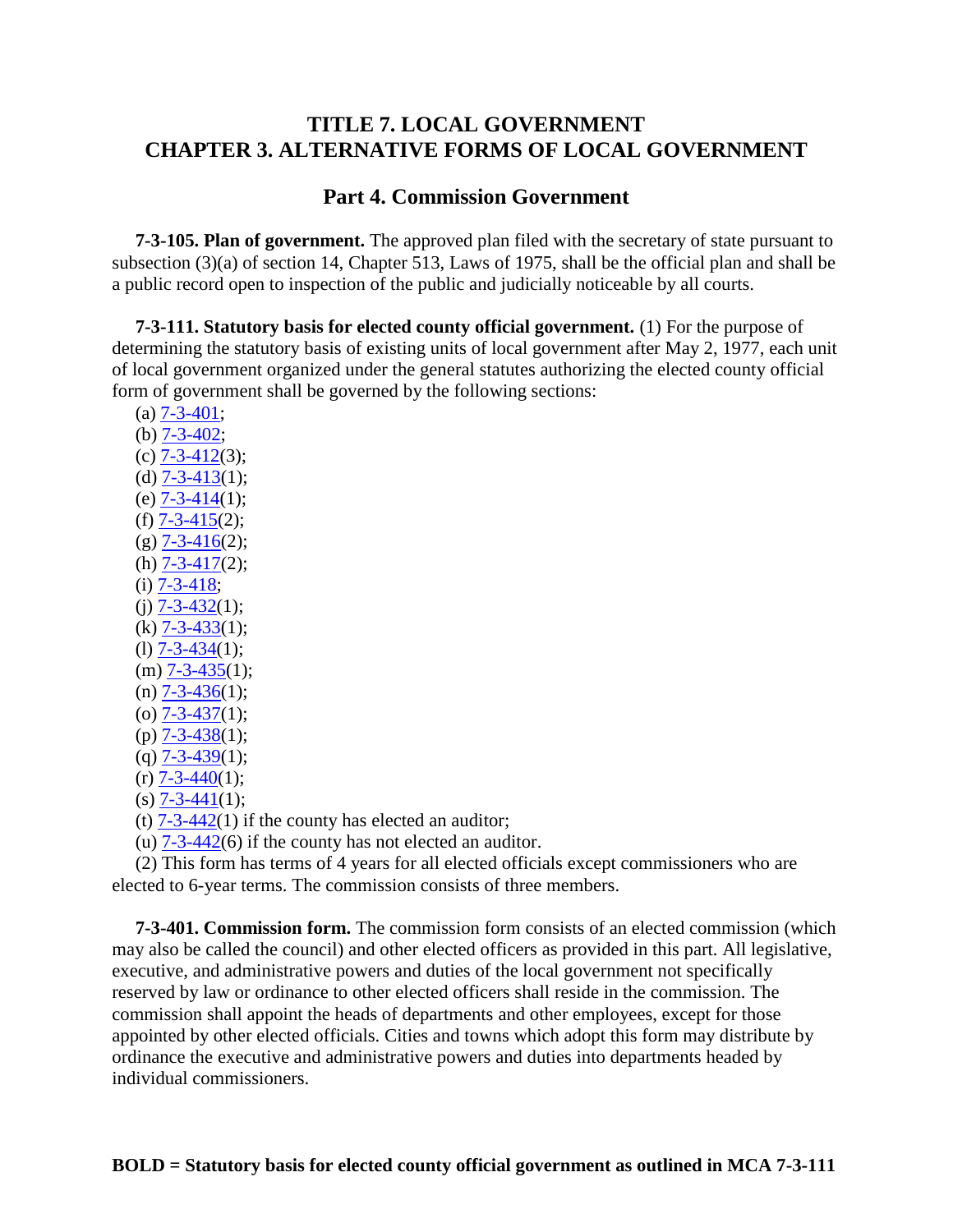**7-3-402. Nature of government.** Local governments that adopt this form shall have general government powers.

 **7-3-403. Role of presiding officer of commission.** The presiding officer of the commission may be referred to as the mayor. All members of boards and committees must be appointed by the presiding officer with the consent of the commission. The presiding officer must be recognized as the head of the local government unit and may vote as other members of the commission.

 **7-3-411. General structural suboptions.** The plan of government submitted to the qualified electors shall further define the structural characteristics of the form by including one item from each of the choices listed in  $7-3-412$  through  $7-3-418$ .

**7-3-412. Selection of commission members.** The commission shall be:

(1) elected at large;

 (2) elected by districts in which candidates must reside and which are apportioned by population;

 **(3) elected at large and nominated by a plan of nomination that may not preclude the possibility of the majority of the electors nominating candidates for the majority of the seats on the commission from persons residing in the district or districts where the majority of the electors reside; or**

 (4) elected by any combination of districts, in which candidates must reside and which are apportioned by population, and at large.

**7-3-413. Type of election.** Local government elections shall be conducted on a:

#### **(1) partisan basis; or**

(2) nonpartisan basis.

#### **7-3-414. Presiding officer of commission.** The presiding officer of the commission must be:  **(1) elected by the members of the commission from their own number for a term established by ordinance;**

(2) selected as provided by ordinance; or

(3) elected directly by the voters for a term established by ordinance.

### **7-3-415. Administrative assistants.** The commission:

 (1) shall appoint one or more administrative assistants to assist them in the supervision and operation of the local government; or

 **(2) may appoint one or more administrative assistants to assist them in the supervision and operation of the local government.**

### **7-3-416. Terms of commission members.** Commission members shall be elected for:

(1) concurrent terms of office; or

 **(2) overlapping terms of office.**

 **7-3-417. Size of commission and community councils.** The size of the commission, which shall be a number not less than three, shall be established when the form is adopted by the voters,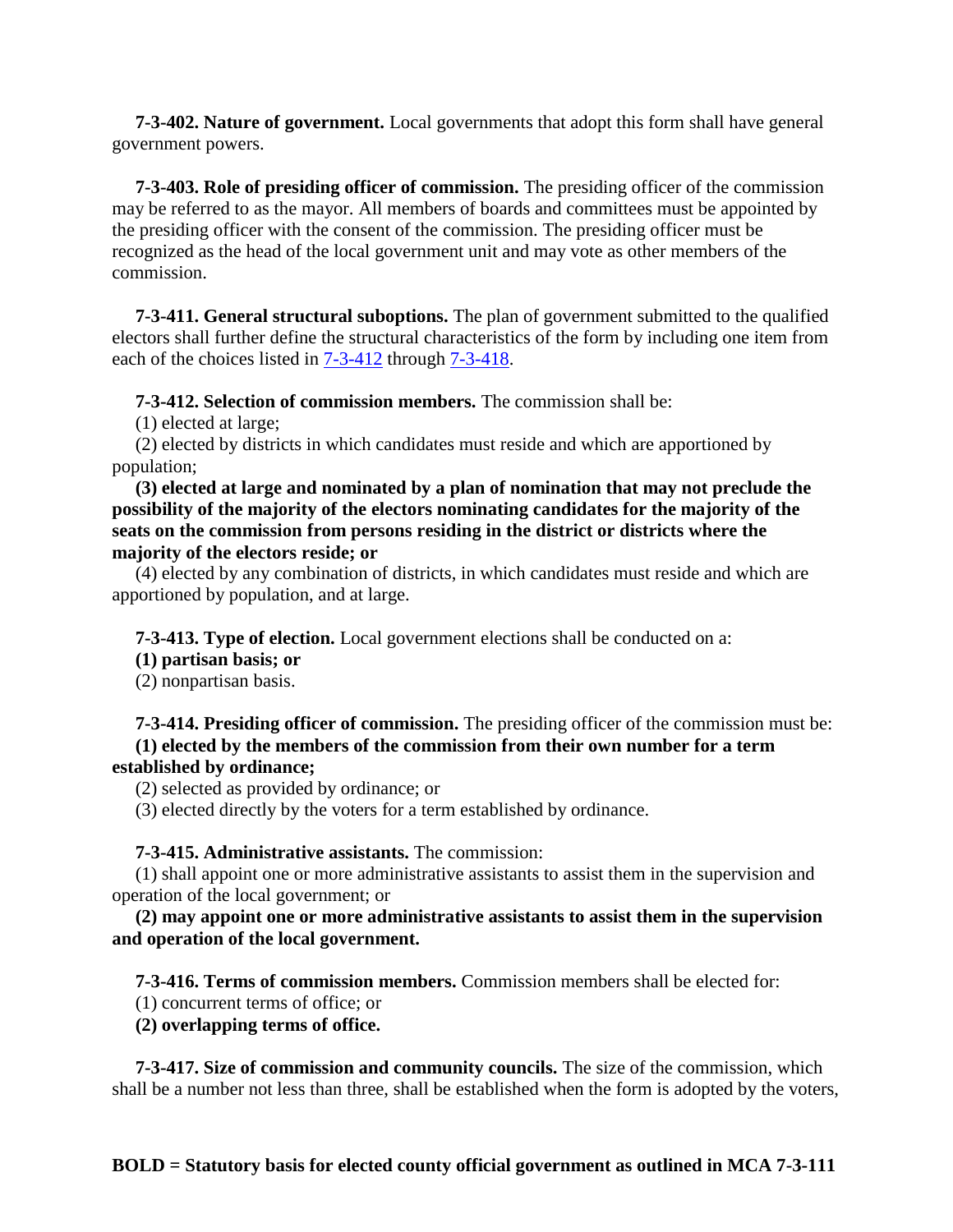and:

 (1) community councils of at least three members shall be elected within each district to advise the commissioner from that district. Local governments conducting elections at large shall district according to population for the purpose of electing community councils; or

**(2) community councils to advise commissioners may be authorized by ordinance.**

 **7-3-418. Terms of elected officials.** The term of office of elected officials may not exceed 4 years, except the term of office for commissioners in counties adopting the form authorized by Article XI, section 3(2), of the Montana constitution may not exceed 6 years. Terms of office shall be established when the form is adopted by the voters.

 **7-3-431. Additional structural suboptions for county and consolidated governments.** In county and consolidated local governments, the plan of government submitted to the qualified electors shall further define the structural characteristics of the form by including one item from each of the choices listed in  $7-3-432$  through  $7-3-442$ . The officers shall have the powers and duties established by ordinance. After the establishment of any office, the commission may consolidate, as provided by law, two or more of the offices.

**7-3-432. Legal officer.** A legal officer, who may be called the county attorney:

# **(1) may be elected;**

(2) may be appointed by the local government commission;

- (3) may be appointed by the presiding officer of the local government commission;
- (4) may be selected as provided by ordinance;
- (5) may at the discretion of the commission be selected as provided by ordinance; or

(6) may not be included in this form as a separate office.

 **7-3-433. Law enforcement officer.** A law enforcement officer, who may be called the sheriff:

# **(1) may be elected;**

- (2) may be appointed by the local government commission;
- (3) may be appointed by the presiding officer of the local government commission;
- (4) may be selected as provided by ordinance;
- (5) may at the discretion of the commission be selected as provided by ordinance; or
- (6) may not be included in this form as a separate office.

# **7-3-434. Clerk and recorder.** A clerk and recorder:

# **(1) may be elected**;

(2) may be appointed by the local government commission;

(3) may be appointed by the presiding officer of the local government commission;

(4) may be selected as provided by ordinance;

(5) may at the discretion of the commission be selected as provided by ordinance; or

(6) may not be included in this form as a separate office.

# **7-3-435. Clerk of district court.** A clerk of district court:

# **(1) may be elected;**

(2) may be appointed by the local government commission;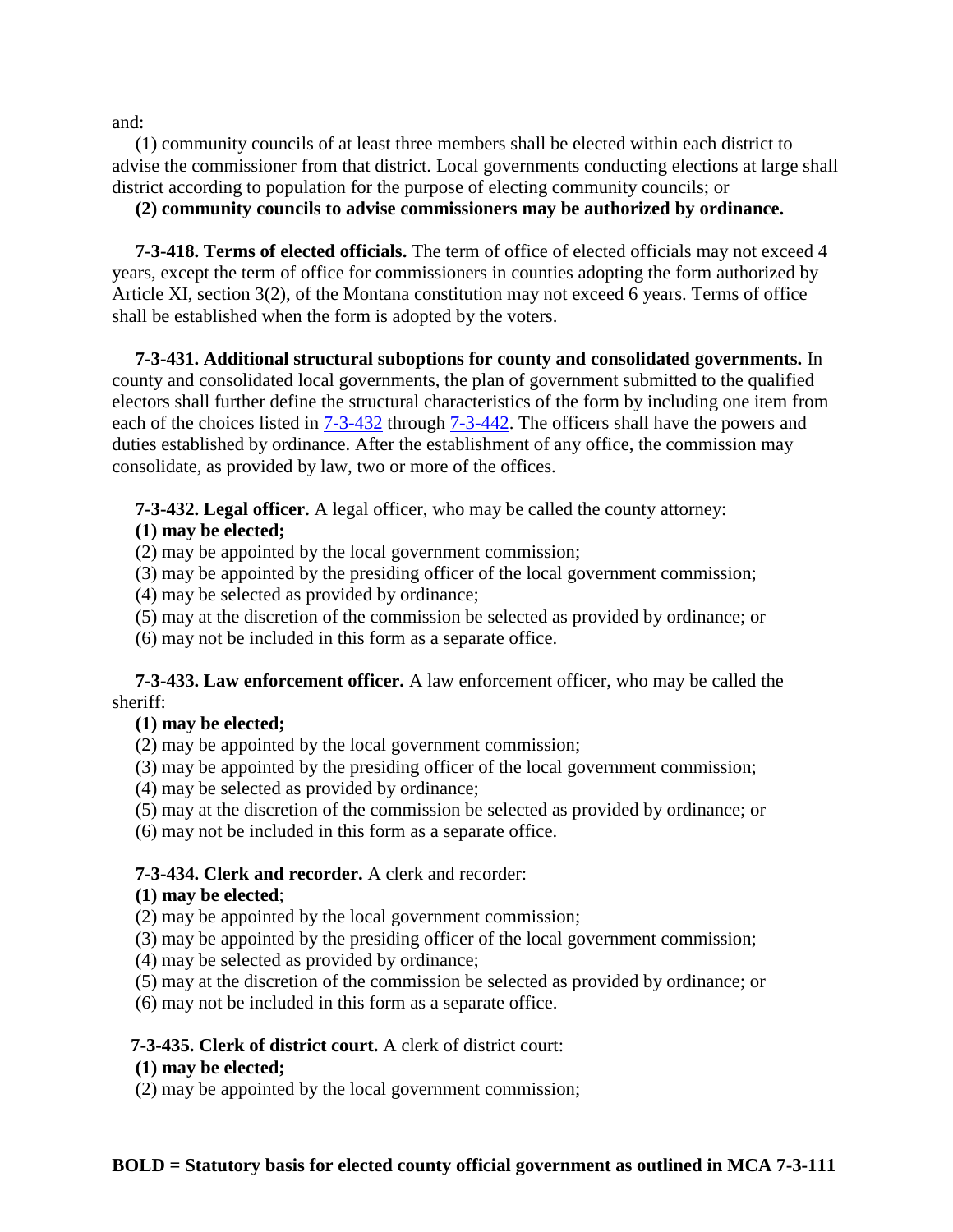(3) may be appointed by the presiding officer of the local government commission;

- (4) may be selected as provided by ordinance;
- (5) may at the discretion of the commission be selected as provided by ordinance; or
- (6) may not be included in this form as a separate office.

### **7-3-436. Treasurer.** A treasurer:

## **(1) may be elected;**

- (2) may be appointed by the local government commission;
- (3) may be appointed by the presiding officer of the local government commission;
- (4) may be selected as provided by ordinance;
- (5) may at the discretion of the commission be selected as provided by ordinance; or
- (6) may not be included in this form as a separate office.

## **7-3-437. Surveyor.** A surveyor:

## **(1) may be elected;**

(2) may be appointed by the local government commission;

- (3) may be appointed by the presiding officer of the local government commission;
- (4) may be selected as provided by ordinance;
- (5) may at the discretion of the commission be selected as provided by ordinance; or
- (6) may not be included in this form as a separate office.

# **7-3-438. Superintendent of schools.** A superintendent of schools:

## **(1) may be elected;**

(2) may be appointed by the local government commission;

- (3) may be appointed by the presiding officer of the local government commission;
- (4) may be selected as provided by ordinance;
- (5) may at the discretion of the commission be selected as provided by ordinance; or
- (6) may not be included in this form as a separate office.

### **7-3-439. Assessor.** An assessor:

### **(1) may be elected;**

- (2) may be appointed by the local government commission;
- (3) may be appointed by the presiding officer of the local government commission;
- (4) may be selected as provided by ordinance;
- (5) may at the discretion of the commission be selected as provided by ordinance; or
- (6) may not be included in this form as a separate office.

### **7-3-440. Coroner.** A coroner:

### **(1) may be elected;**

- (2) may be appointed by the local government commission;
- (3) may be appointed by the presiding officer of the local government commission;
- (4) may be selected as provided by ordinance;
- (5) may at the discretion of the commission be selected as provided by ordinance; or
- (6) may not be included in this form as a separate office.